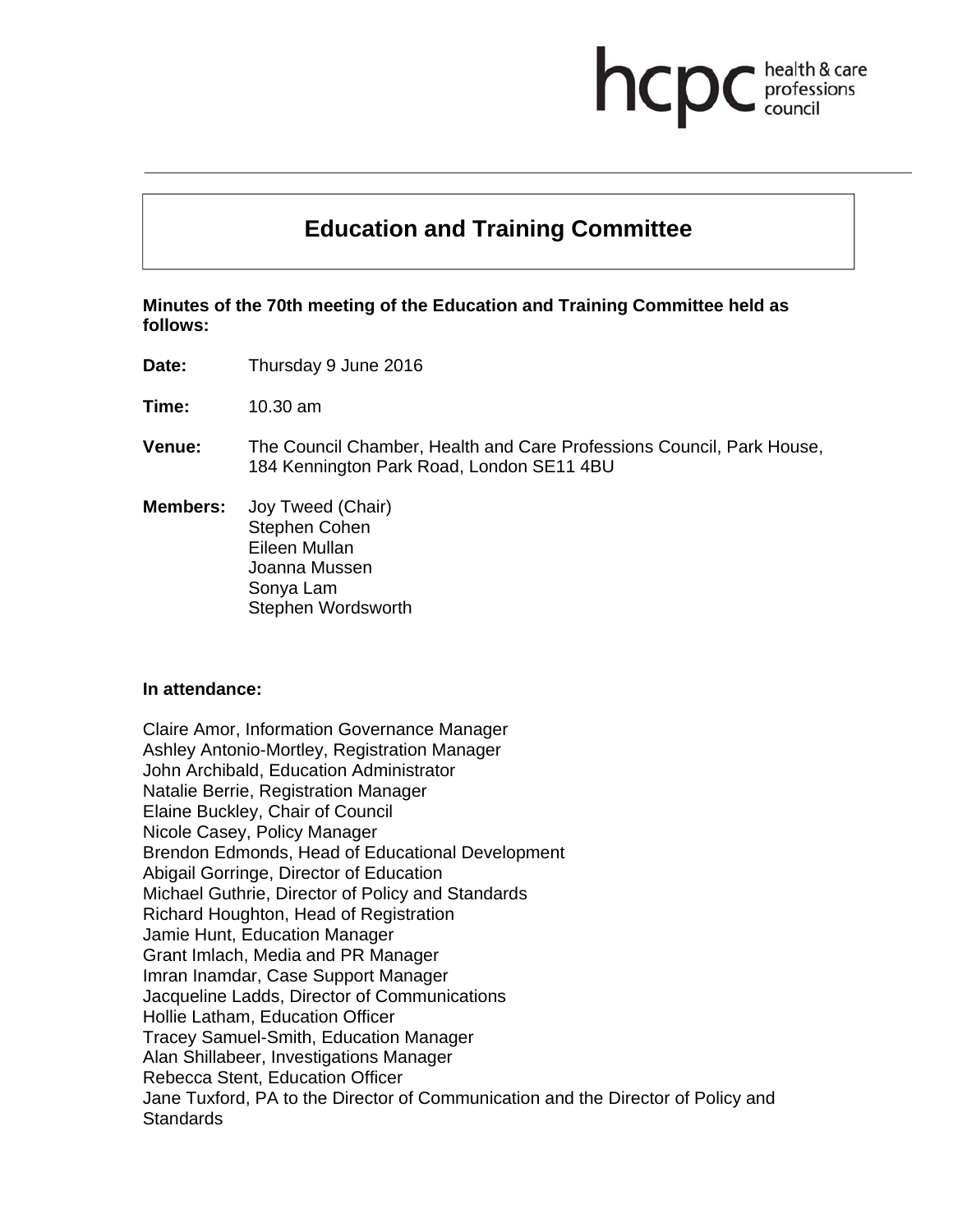# Public Agenda

# **Item 1 - Chair's welcome and introduction**

- 1.1 The Chair welcomed the Committee and those in the public gallery to the meeting.
- 1.2 The Committee noted that Stephen Cohen had been appointed to the Education and Training Committee.

## **Item 2 - Apologies for absence**

2.1 No apologies were received.

# **Item 3 - Approval of agenda**

3.1 The Committee approved the agenda.

# **Item 4 - Declaration of members' interests**

4.1 Members had no interests to declare in connection with the items on the agenda.

# **Item 5 – Minutes of the meeting of 3 March 2016 (ETC 14/16)**

- 5.1 The Committee considered the minutes of the last meeting of the Education and Training Committee.
- 5.2 The minutes were accepted as a correct record to be signed by the Chair.

Items for discussion/approval

## **Item 6 – Continuing professional development audit report 2013-15 (ETC 15/16)**

- 6.1 The Committee received a paper from the Executive.
- 6.2 During discussion the Committee noted the following points:-
	- this is the fourth report on the CPD audit process. It reviews of the 16 professions audited between 2013 and 2015 including social workers in England who have been audited for the first time;
	- most professions have seen an improvement in the percentage of CPD profiles that were accepted compared to previous audits. There are no significant differences between the outcomes in different professions;
	- 22 registrants who were selected for audit were removed from the register for failing to either submit a CPD profile or provide further information when asked. No registrants were removed because their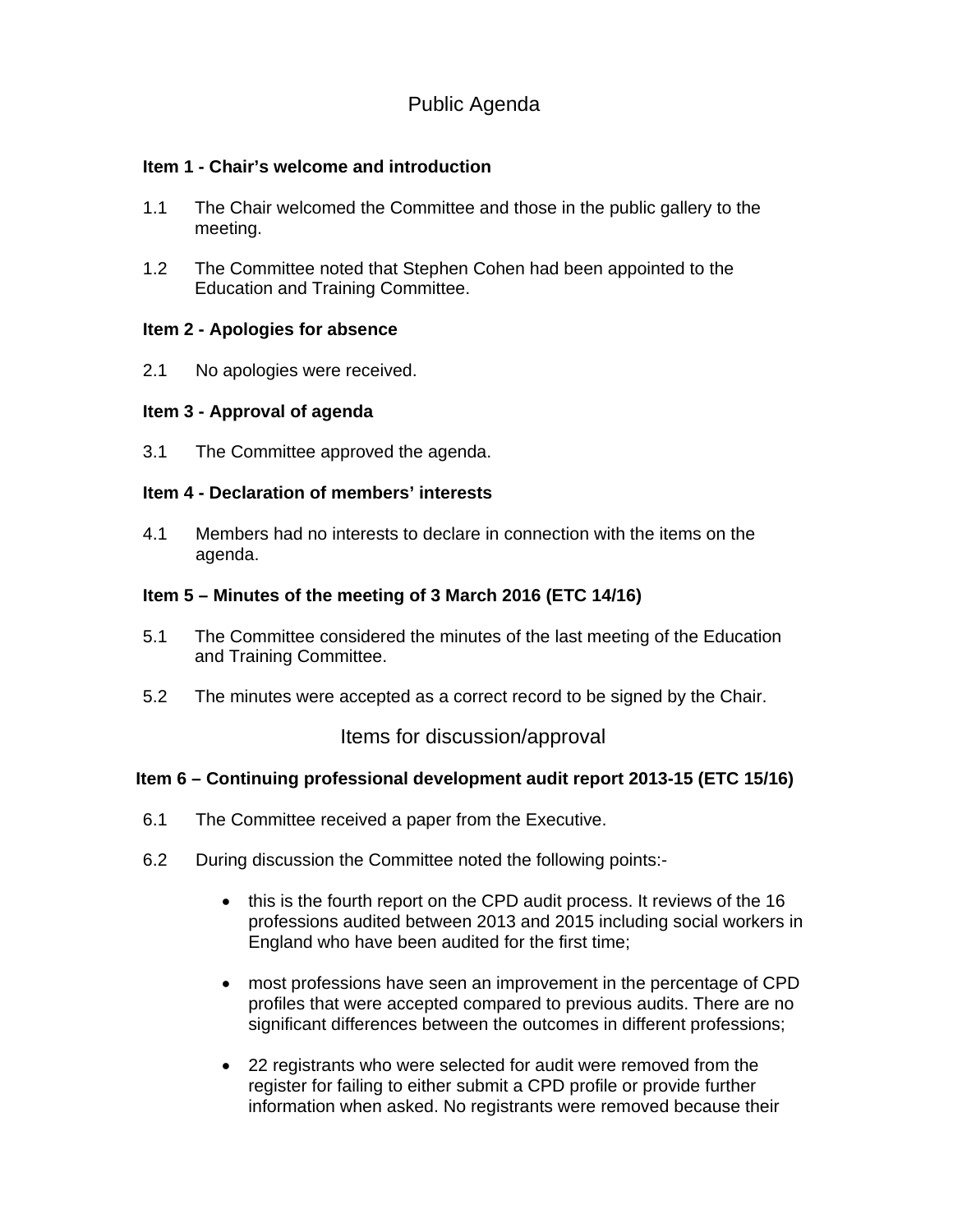profile was assessed as not meeting the standards;

- CPD assessors have contributed to the report, providing feedback and suggestions for those selected for audit in the future; and
- the report will be art-worked and ready for publication in autumn 2016.
- 6.3 The Committee discussed the measure of quality of CPD profiles. It was noted that the system is pass or fail and profiles are not graded. Feedback on quality is measured by CPD assessor feedback and the number of profiles passing the standards. The new CPD registration system will be able to better track requests for further information or further time, this will also be an indication of quality. It is hoped that the system will be in place for the next report.
- 6.4 The Committee discussed quality assurance of CPD profiles. It was noted that assessments are moderated, in that two CPD assessors review each profile. Plagiarism is detected in some profiles and this is dealt with by the FTP process. The new CPD system project is looking at plagiarism software to enhance detection.
- 6.5 The Committee noted that some registrant that are nearing retirement may opt for voluntary removal or deferral instead of undertaking CPD audit. The Committee agreed it was important that such registrants are encouraged to continue their registration as they may need to return to work. Anecdotally the Executive has received feedback from such registrants that reviewing their practise at the end of their career has been a rewarding and worthwhile experience.
- 6.6 The Committee requested that the summary at the end of the report be brought forward to act as an executive summary to introduce the report, therefore foregrounding the positive messages it conveys.
- 6.7 The Committee agreed to recommend the report to Council for approval, subject to minor editorial amendments and legal scrutiny.

## **Item 7 – Improving patient safety through education and training - Report by the Commission on Education and Training for Patient Safety (ETC 16/16)**

- 7.1 The Committee received a paper from the Executive.
- 7.2 The Committee noted that Health Education England set up the Commission on Education and Training for Patient Safety ('the Commission'), to review the current status of education and training on patient safety for all learners
- 7.3 During discussion the Committee noted the following points:-
	- the HCPC is currently reviewing the SETs to ensure that they continue to be fit for purpose. This report provides a chance to reflect on the issue of patient safety within them;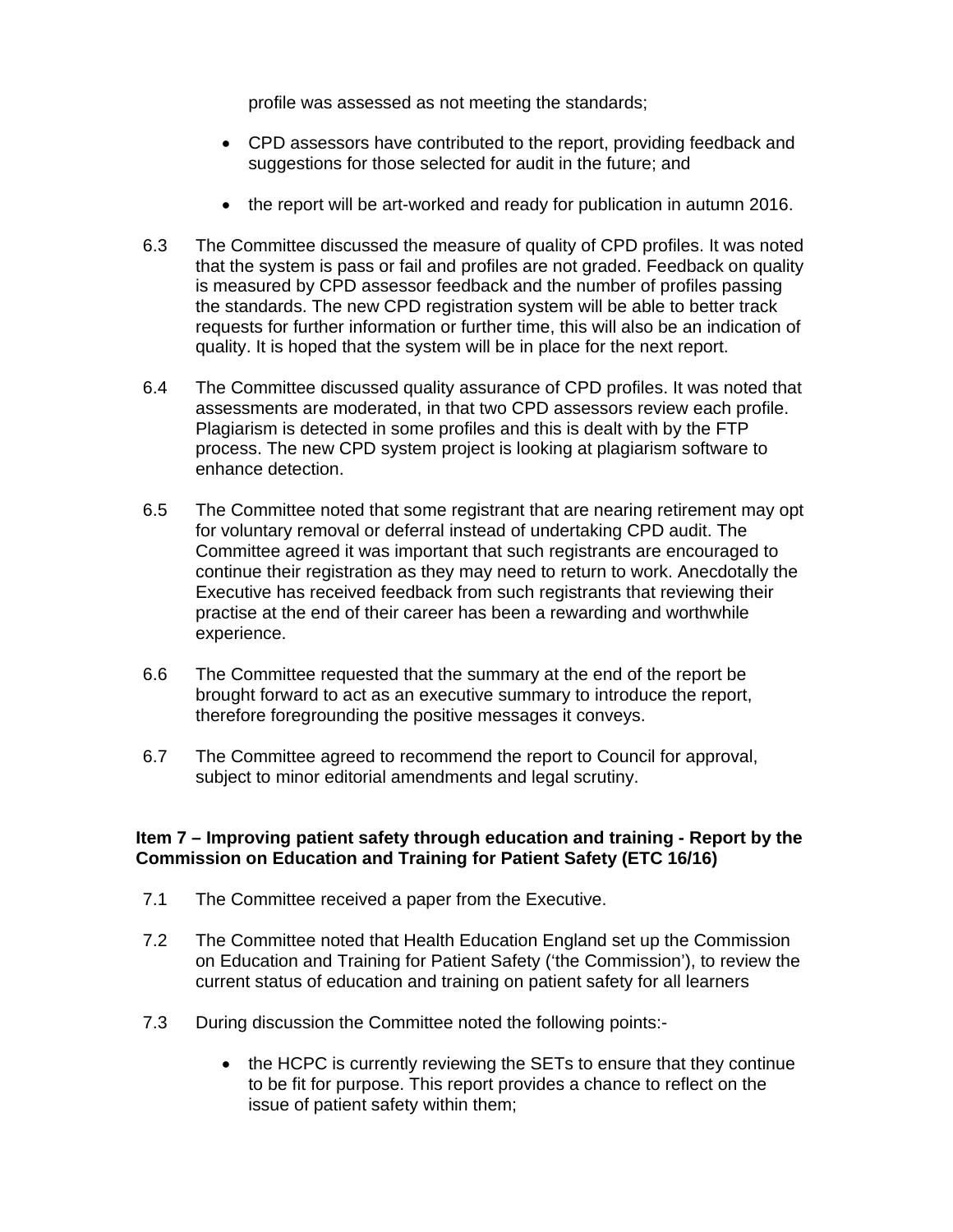- the report makes recommendations for HEE and not directly for the HCPC; and
- the report is focused on patient safety in England, the Committee noted that Scotland has also undertaken considerable work in human factors in patient safety.
- 7.4 The Committee noted that it was important to be mindful of the four country context of policy issues.
- 7.5 The Committee noted the report.

# **Item 8 – Consultation on revised standards of education and training (SETs) and supporting guidance (ETC 17/16)**

- 8.1 The Committee received a paper from the Executive.
- 8.2 The Committee noted that the review of the SETs began in September 2014.
- 8.3 During discussion the Committee noted the following points:-
	- the HCPC has undertaken a wide range of engagement activities with stakeholders in 2014 and 2015;
	- two pieces of research have been commissioned to support the review;
	- a PLG met four times to discuss themes emerging from the review and consider a draft of the revised SETs;
	- the HCPC plans to hold a 12-week public consultation on the draft revised SETs and supporting guidance between 5 September and 25 November 2016.
- 8.4 The Chair of the Committee thanked the PLG for their input into the review of the SETs. The Committee agreed that the draft SETs for consultation were improved and welcomed the stronger links with the SCPE.
- 8.5 The Committee noted that the SETs are normally reviewed every 5 years according to policy. However reviews can be initiated sooner if required and minor amendments can be made without a full scale review.
- 8.6 The Committee agreed to recommend to Council the consultation document and the draft revised SETs and supporting guidance for consultation, subject to formal legal scrutiny and minor editing amendments.

# **Item 9 – Consultation on revised returning to practice guidance (ETC 18/16)**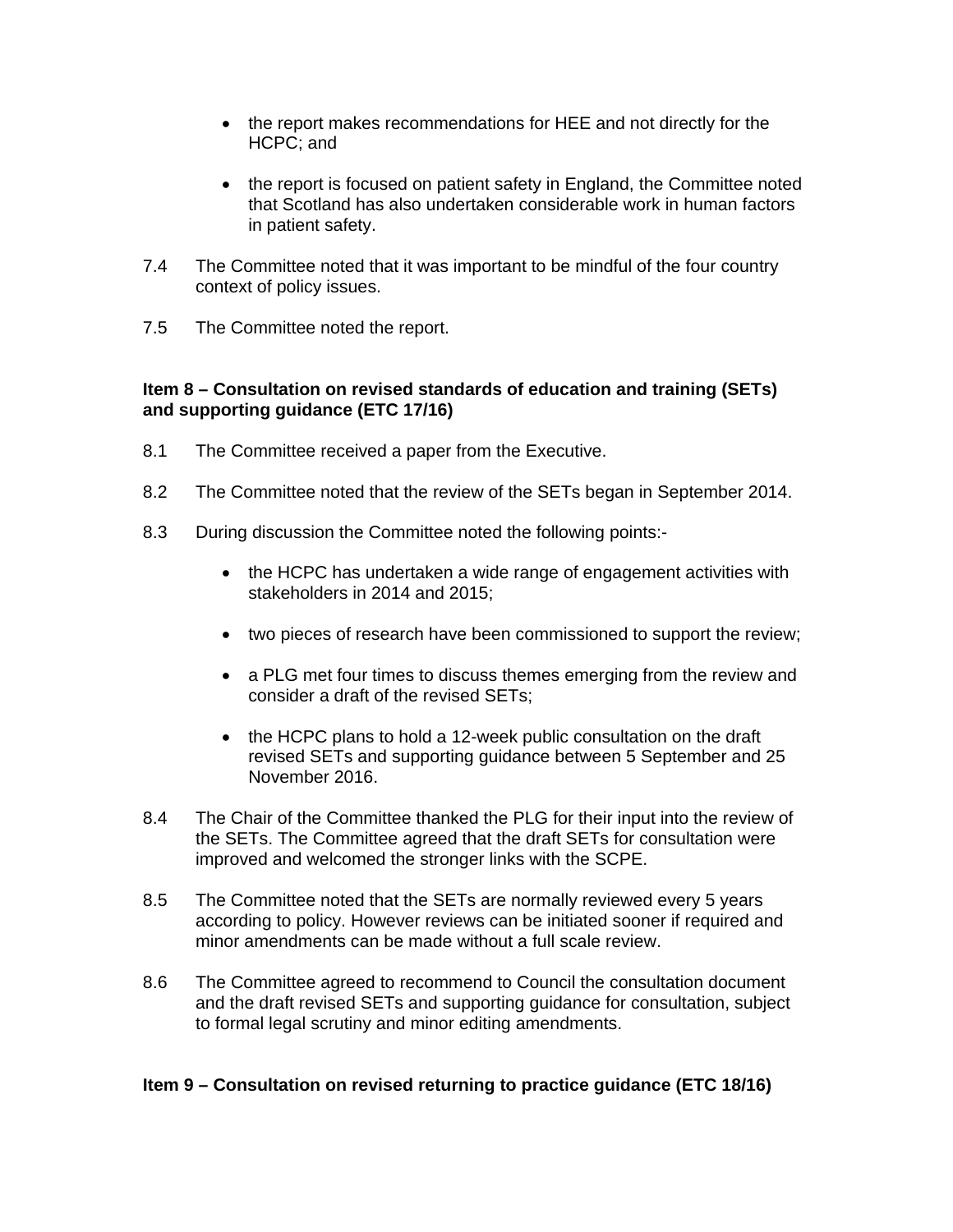- 9.1 The Committee received a paper from the Executive.
- 9.2 The Committee noted that, in late 2014, a senior manager from the Australian Health Practitioner Regulation Agency (AHPRA) on placement undertook a rapid appraisal of the HCPC's return to practice requirements and guidance. The appraisal highlighted the need for further clarity and guidance in a number of areas, and as a result the HCPC committed to reviewing the 'Returning to practice' guidance document.
- 9.3 The Committee discussed the treatment of register annotations in the process. It was noted that currently annotations are included with re-registration and no specific evidence is required of currency of those skills. It was agreed that the Executive would seek legal advice on this issue.
- 9.4 The Committee discussed the requirement for a counter signatory in the process. It was queried why this would be when other HCPC processes have moved towards self-declaration. It was noted that changing this requirement had not been considered previously. The Committee agreed that a wide scale refresh of the requirements would be better to wait until after current uncertainty about legislative change is resolved as changes may be required as a result.
- 9.5 The Committee agreed to recommend to Council the consultation document and draft revised guidance for consultation, subject to formal legal scrutiny and minor editing amendments.

# **Item 10 – Outcomes of the consultation on draft standards for use of exemptions by orthoptists to sell, supply and administer medicines (ETC 19/16)**

- 10.1 The Committee received a paper from the Executive.
- 10.2 The Committee noted that legislative amendments which came into effect on 1 April 2016 introduced exemptions to enable orthoptists who are appropriately trained to sell, supply and administer certain prescription only medicines without the usual need for a prescription.
- 10.3 The HCPC ran a public consultation between 8 March and 3 May 2016 on the draft standards for the use of exemptions by orthoptists to sell, supply and administer medicines.
- 10.4 The Committee noted 57 response to the consultation were received, with respondents overwhelmingly in support of the draft standards.
- 10.5 The Committee agreed to recommend to Council the text of the consultation analysis document and the standards for the use of exemptions by orthoptists, subject to minor editing amendments and formal legal scrutiny.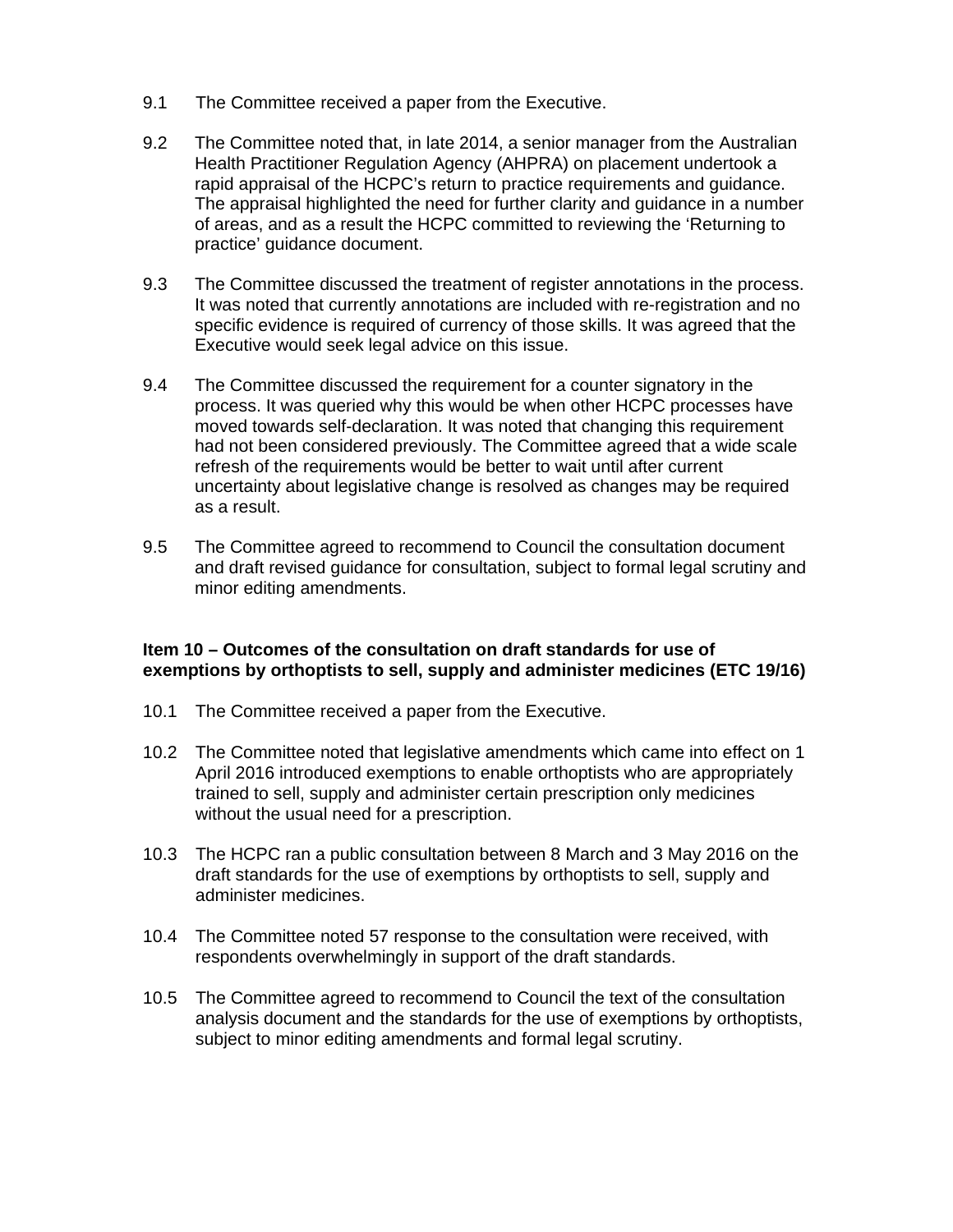# **Item 11 – Outcomes of consultation on renaming the 'local anaesthetic' and 'prescription only medicines' annotations for chiropodists /podiatrists (ETC 20/16)**

- 11.1 The Committee received a paper from the Executive.
- 11.2 The Committee noted that chiropodists / podiatrists who have undertaken approved training are annotated on the Register to indicate their ability to sell or supply and/or administer certain medicines from exemption lists in medicines legislation.
- 11.3 The Committee noted that the HCPC ran a public consultation between 8 March and 3 May 2016 on renaming these annotations, in order to ensure that they reflect the respective exemption lists to which they refer, and also that they are easily understood by professionals and members of the public who use the online Register.
- 11.4 As a result of the consultation responses the Executive proposed renaming the annotations with 'Local anaesthetics' to become 'Prescription only medicines – administration'; and 'Prescription only medicines' to become 'Prescription only medicines – sale/supply'.
- 11.5 The Committee noted that a number of comments were received from registrants about problems encountered by chiropodists / podiatrists when trying to access the medicines included in the exemption lists, due to a lack of understanding about the entitlements on the part of pharmacists.
- 11.7 The Committee agreed to recommend to Council the renaming of the annotations and the text of the consultation analysis document, subject to minor editing amendments and formal legal scrutiny

# **Item 12 – Reforming healthcare education funding (ETC 21/16)**

- 12.1 The Committee received a paper from the Executive.
- 12.2 The Committee noted that the Department of Health has published a consultation on proposals to reform healthcare education funding in England. These changes include abolishing the system of bursaries, thereby removing the cap on student numbers for healthcare programmes.
- 12.3 The Committee discussed the potential impact of increased provision on the availability, capacity and quality of practice education. It was noted that in Scotland, professions that do not restrict student numbers have encountered issued in placement availability. The Committee questioned whether the HCPC would be able to pick up on emerging issues with individual programmes or if programmes would willingly share intelligence on difficulties with the HCPC.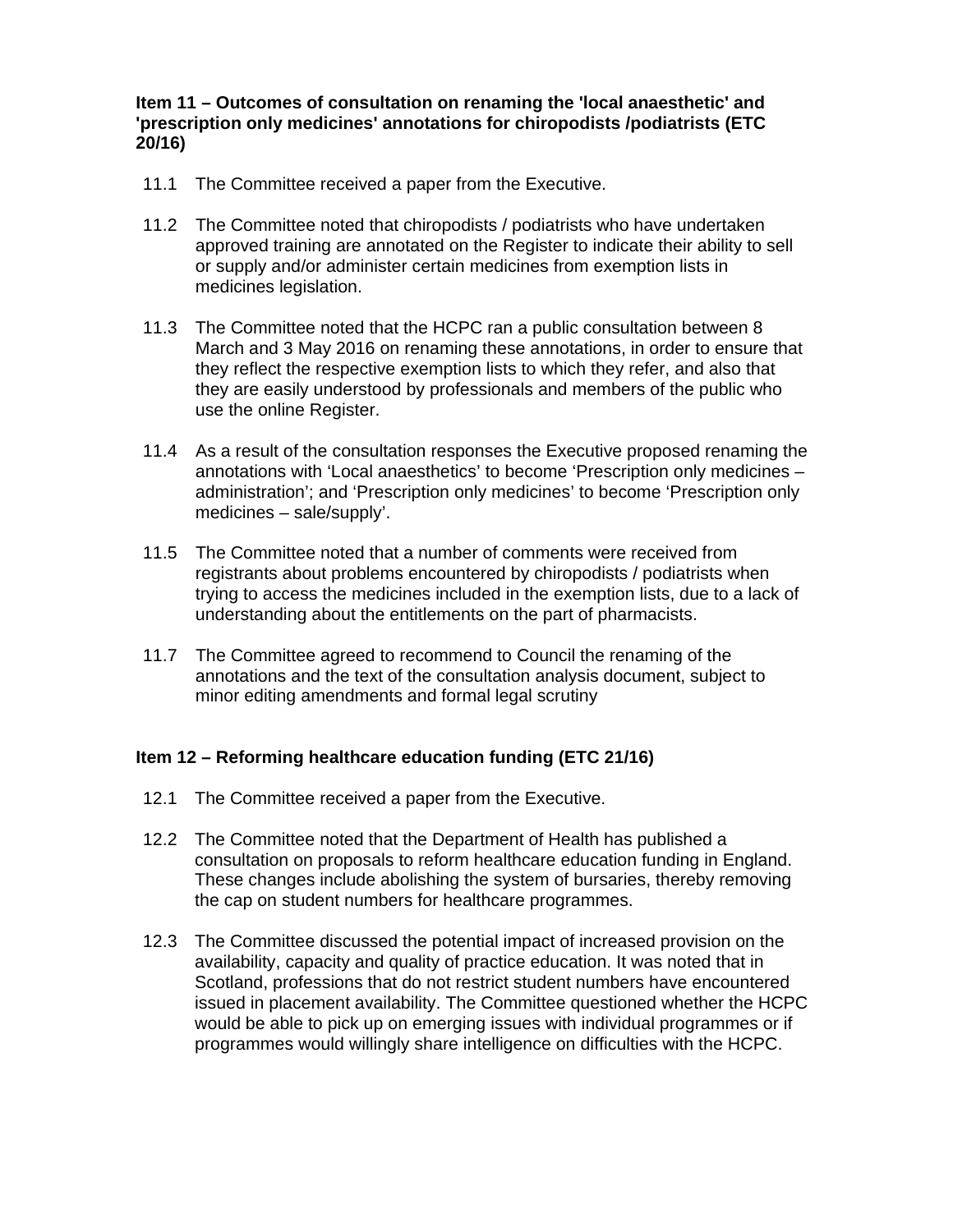- 12.4 The Committee noted that the Council of Deans for Health had prepared a consultation response providing detailed data modelling on the potential impact on student demographics.
- 12.5 The Committee noted that the changes may have an impact of the geographical availability of courses and therefore registrant numbers. It was noted that this can be raised in the consultation response but that workforce planning was not the HCPC's remit.
- 12.6 The HCPC noted the paper.

## **Item 13 – Health and Character Declarations Policy (ETC 22/16)**

- 13.1 The Committee received a paper from the Executive.
- 13.2 During discussion the Committee noted the following points:
	- at its 3 March meeting, the Committee approved changes to the Health and Character Declarations Policy which are intended to significantly reduce the numbers of declarations having to be considered by a Registration Panel;
	- a further change to the Policy is now needed to ensure that applicants for registration or for readmission to the Register as well as registrants renewing their registration who have been cautioned or convicted for criminal offences are treated equitably irrespective of the UK country in which they practise or reside; and
	- the need for this change is rooted in the same issue which has necessitated an amendment to the Standard of Acceptance for allegations. That amendment was approved by Council in May.
- 13.3 The Committee approved the amended Health and Character Declarations Policy.

## Items to note

## **Item 14 – Perceptions and experiences of the HCPC's approach to continuing professional development standards and audits - update (ETC 23/16)**

- **Item 15 Paramedic education and training (ETC 24/16)**
- **Item 16 Update on social media guidance (ETC 25/16)**

#### **Item 17 – Any other business**

17.1 There was no additional business for consideration that day.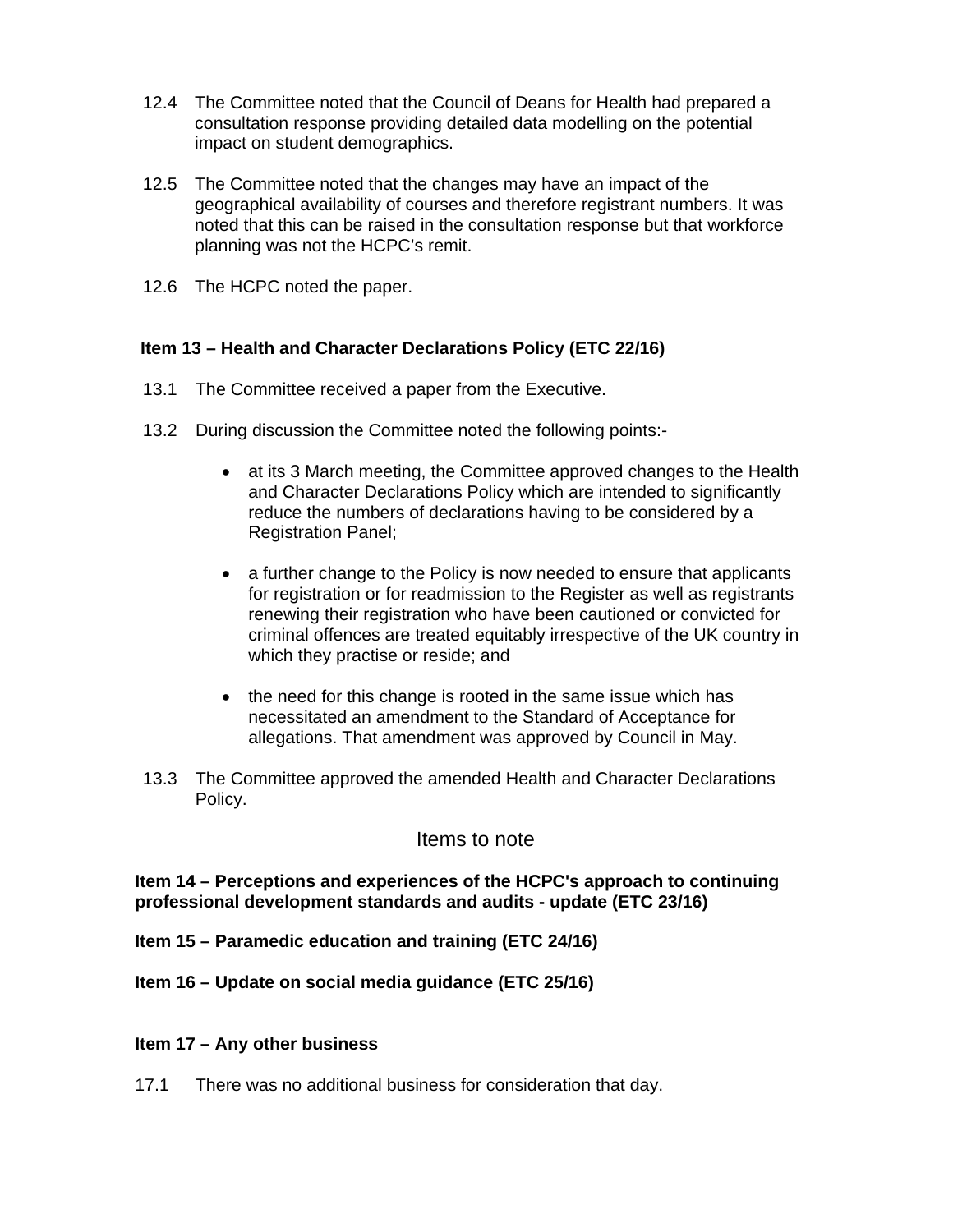# **Item 18 – Date and time of next meeting**

18.1 10.30am – Thursday 8 September 2016 at Park House, SE11 4BU

#### **Resolution**

The Council adopted the following:

'The Council hereby resolves that the remainder of the meeting shall be held in private, because the matters being discussed relate to the following;

| <b>Item</b> | <b>Reason for Exclusion</b> |
|-------------|-----------------------------|
| 19          |                             |

- (a) information relating to a registrant, former registrant or application for registration;
- (b) information relating to an employee or office holder, former employee or applicant for any post or office;
- (c) the terms of, or expenditure under, a tender or contract for the purchase or supply of goods or services or the acquisition or disposal of property;
- (d) negotiations or consultation concerning labour relations between the Council and its employees;
- (e) any issue relating to legal proceedings which are being contemplated or instituted by or against the Council;
- (f) action being taken to prevent or detect crime to prosecute offenders;
- (g) the source of information given to the Council in confidence; or
- (h) any other matter which, in the opinion of the Chair, is confidential or the public disclosure of which would prejudice the effective discharge of the Council's functions.'

Summary of business considered in private

## **Item 19 – Education provider concern: University of Salford**

- 19.1 The Committee considered the investigation report of a concern raised about an education provider. The Committee noted that In line with the education provider concerns process, the Executive contacted the education provider and requested a response to the concern. The Executive then investigated the concern based on the information provided by the complainant and the education provider, and produced an investigation report.
- 19.2 The Committee considered the concern investigation report, along with the observations from the complainant and concluded that no further action was required.